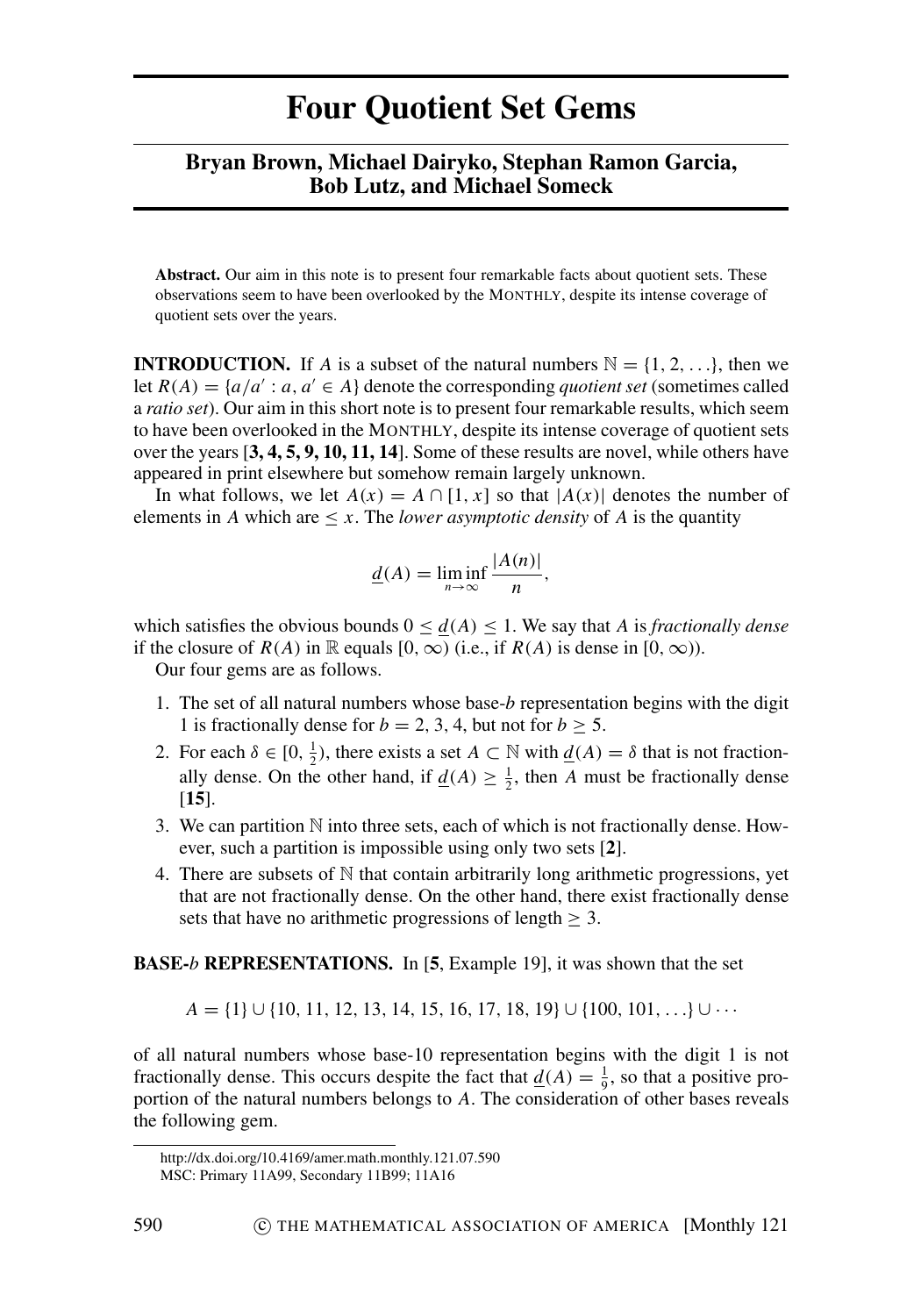<span id="page-1-1"></span>**Gem 1.** *The set of all natural numbers whose base-b representation begins with the digit* 1 *is fractionally dense for*  $b = 2, 3, 4$ *, but not for*  $b > 5$ *.* 

To show this, we require the following more general result.

<span id="page-1-3"></span>**Proposition 1.** *Let*  $1 < a < b$ *. The set* 

<span id="page-1-2"></span>
$$
A = \bigcup_{k=0}^{\infty} [b^k, ab^k) \cap \mathbb{N}
$$
 (1)

*is fractionally dense if and only if*  $b \leq a^2$ *. Moreover, we also have* 

$$
\underline{d}(A) = \frac{a-1}{b-1}.
$$

*Proof.* We first compute  $d(A)$ . Since the counting function  $|A(x)|$  is nondecreasing on each interval of the form  $[b^k, ab^k)$  and constant on each interval of the form  $[a\overline{b}^k, b^{k+1}),$  it follows that

<span id="page-1-0"></span>
$$
\liminf_{n \to \infty} \frac{|A(n)|}{n} = \liminf_{n \to \infty} \frac{1}{b^n} \sum_{k=1}^{n-1} |[b^k, ab^k) \cap \mathbb{N}|
$$

$$
= \lim_{n \to \infty} \frac{1}{b^n} \sum_{k=1}^{n-1} (a-1)b^k
$$

$$
= \lim_{n \to \infty} \frac{(a-1)(b^n - 1)}{b^n(b-1)}
$$

$$
= \frac{a-1}{b-1}.
$$
(2)

Note that in order to obtain [\(2\)](#page-1-0), we used the fact that the difference between  $ab^k$  − *b*<sup>*k*</sup> and  $|[b^k, ab^k) ∩ ℕ|$  is ≤ 1. Having computed  $\underline{d}(A)$ , we now turn our attention to fractional density.

**Case 1.** Suppose that  $a^2 < b$ . By construction, each quotient of elements of *A* belongs to an interval of the form  $I_\ell = (a^{-1}b^\ell, ab^\ell)$  for some integer  $\ell$ . If  $j < k$ , then  $a^2 < b^{k-j}$ , whence  $ab^j < a^{-1}b^k$  so that every element of  $I_j$  is strictly less than every element of  $I_k$ . Therefore,  $R(A)$  contains no elements in any interval of the form  $[a\overline{b}^{\ell}, a^{-1}\overline{b}^{\ell+1}]$ , each of which is nonempty since  $a^2 < b$ . Thus *A* is not fractionally dense.

**Case 2.** Now let  $b \leq a^2$ , noting that

$$
(0, \infty) = \bigcup_{j \in \mathbb{Z}} \left[ \frac{b^j}{a}, b^j \right) \cup [b^j, ab^j).
$$

Suppose that  $\xi$  belongs to an interval of the form  $[b^j, ab^j)$  for some integer *j*. Given  $\epsilon > 0$ , let *k* be so large that  $1 < b^k \epsilon$ , and observe that

$$
b^{j+k} \le b^k \xi < ab^{j+k}.
$$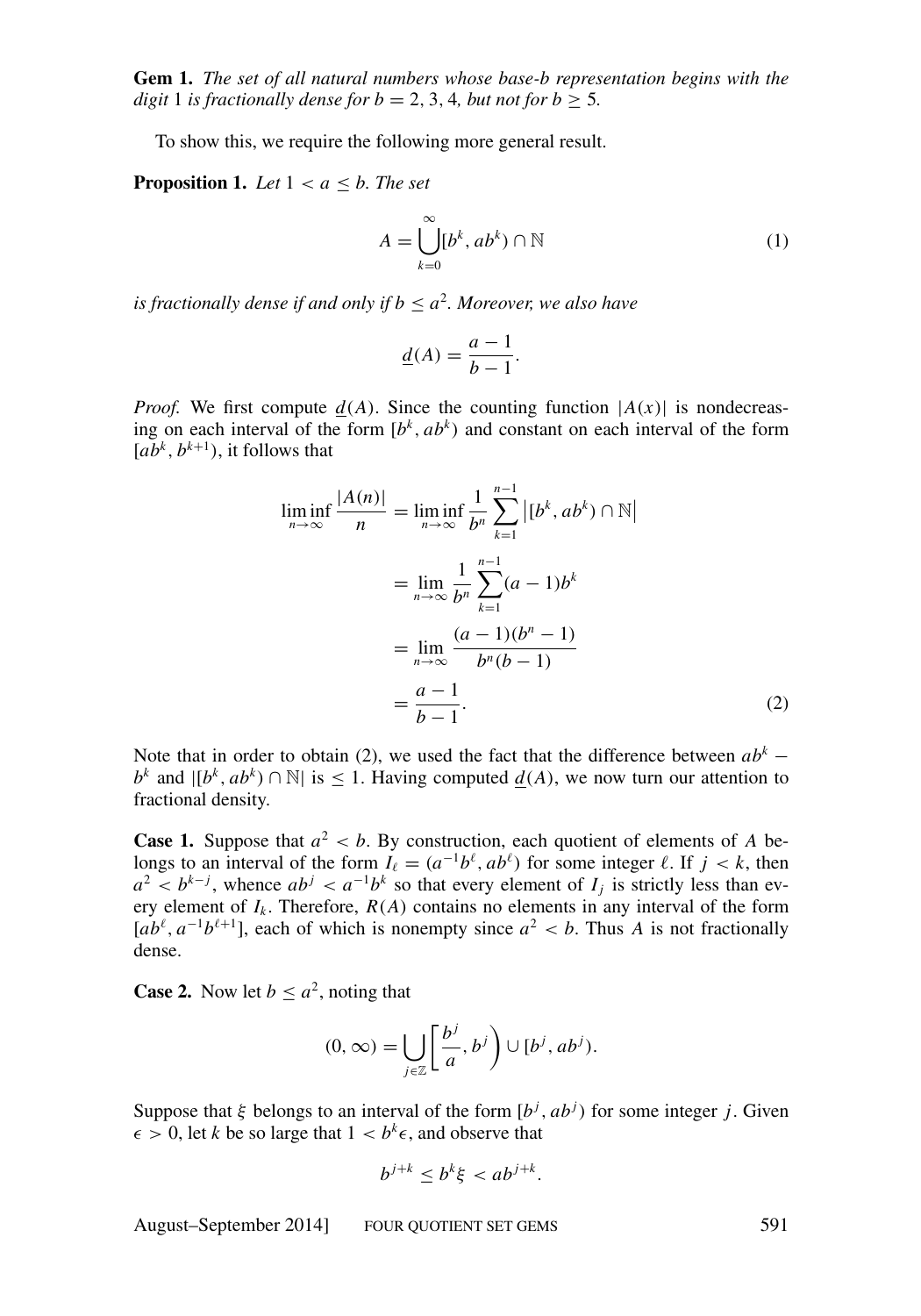<span id="page-2-0"></span>
$$
b^{j+k} + \ell \le b^k \xi < b^{j+k} + \ell + 1 \tag{3}
$$

and

<span id="page-2-1"></span>
$$
0 \le \ell \le (a-1)b^{j+k} - 1. \tag{4}
$$

From [\(3\)](#page-2-0), we find that

$$
0 \le b^k \xi - (b^{j+k} + \ell) < 1,
$$

from which it follows that

$$
0\leq \xi-\frac{b^{j+k}+\ell}{b^k}<\epsilon.
$$

Since [\(4\)](#page-2-1) ensures that  $b^{j+k} + \ell$  belongs to the interval  $[b^{j+k}, ab^{j+k})$ , we conclude that  $(b^{j+k} + \ell)/b^k$  belongs to  $R(A)$ . A similar argument applies if  $\xi$  belongs to an interval of the form  $\left[\frac{b^j}{a}\right]$  $\frac{b^j}{a}$ ,  $b^j$ ). Putting this all together, we conclude that *A* is fractionally dense.

To see that Gem [1](#page-1-1) follows from the preceding proposition, observe that if  $a = 2$ and  $b > 2$  is an integer, then the set *A* defined by [\(1\)](#page-1-2) is precisely the set of all natural numbers whose base-*b* representation begins with the digit 1. The inequality  $b \le a^2$ holds precisely for the bases  $b = 2, 3, 4$  and fails for all  $b > 5$ .

**CRITICAL DENSITY.** Having seen that there exist sets that are not fractionally dense, yet whose lower asymptotic density is positive, it is natural to ask whether there exists a critical value  $0 < \kappa \le 1$  such that  $\kappa \le d(A)$  ensures that A is fractionally dense. The following gem establishes the existence of such a critical density, namely  $\kappa = \frac{1}{2}.$ 

**Gem 2.** *If*  $\underline{d}(A) \geq \frac{1}{2}$ , then A is fractionally dense. On the other hand, if  $0 \leq \delta < \frac{1}{2}$ , *then there exists a subset*  $A \subset \mathbb{N}$  *with*  $d(A) = \delta$  *that is not fractionally dense.* 

Establishing this result will take some work, although we are now in a position to prove the second statement (originally obtained by Strauch and Tóth [[15](#page-8-7), Thm. 1] and by Harman [[8](#page-8-9), p. 167] using slightly different methods). If  $0 \le \delta < \frac{1}{2}$ , then we may write  $\delta = \frac{1}{2+\epsilon}$  where  $\epsilon > 0$ . Now let  $a = 1 + \frac{\epsilon}{2}$  and  $b = 1 + \epsilon + \frac{1}{2}\epsilon^2$  so that  $1 < a<sup>2</sup> < b$  $1 < a<sup>2</sup> < b$ . For these parameters, Proposition 1 tells us that the set *A* defined by [\(1\)](#page-1-2) satisfies  $d(A) = \delta$  and fails to be fractionally dense. If  $\delta = 0$ , then we note that the set  $A = \{2^n : n \in \mathbb{N}\}\$ is not fractionally dense and has  $\underline{d}(A) = 0$ .

Thus, we can construct sets having lower asymptotic density arbitrarily close to  $\frac{1}{2}$ , yet which fail to be fractionally dense. On the other hand, it is clear that fractionally dense sets with  $\underline{d}(A) = \frac{1}{2}$  exist. Indeed, one such example is  $A = \{2, 4, 6, ...\}$ . However, the question of whether a non-fractionally dense set can have lower asymptotic density *equal* to the critical density  $\frac{1}{2}$  is much more difficult.

In the late 1960s, Šalát proposed an example of a set  $A \subset \mathbb{N}$  that is not fractionally dense and such that  $\underline{d}(A) = \frac{1}{2}$  [[12](#page-8-10), p. 278]. However, Šalát's example was flawed, as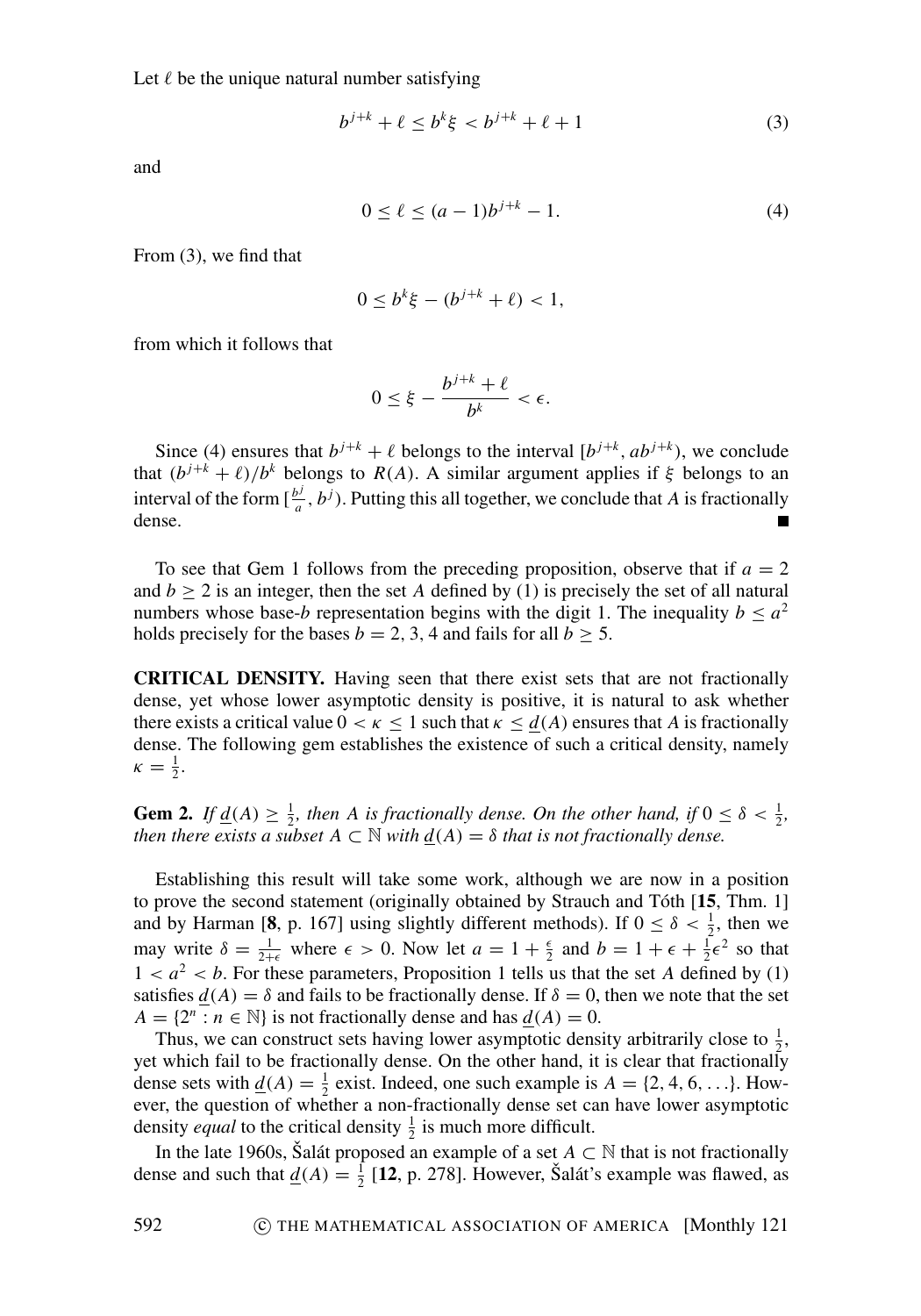pointed out in the associated corrigendum [**[13](#page-8-11)**]. In 1998, Strauch and Toth established ´ a more general result [[15](#page-8-7), Thm. 2], which implies that a set satisfying  $\underline{d}(A) \geq \frac{1}{2}$  must be fractionally dense (fortunately, the lengthy corrigendum [**[16](#page-8-12)**] to this paper does not affect the result in question). For  $\underline{d}(A) > \frac{1}{2}$ , the fractional density of *A* also follows from a sophisticated theorem in metric number theory [**[8](#page-8-9)**, Thm. 6.6] (although Harman was kind enough to show us an elementary proof in this case). The proof below, which covers the critical case  $\underline{d}(A) = \frac{1}{2}$ , is essentially due to Strauch and Tóth.

<span id="page-3-3"></span>**Theorem 2.** *If* <u> $\underline{d}(A) \geq \frac{1}{2}$ </u>*, then A is fractionally dense.* 

*Proof.* Let  $\underline{d}(A) \geq \frac{1}{2}$  and suppose toward a contradiction that  $0 < \alpha < \beta \leq 1$  and  $R(A) \cap (\alpha, \beta) = \emptyset$ . Noting that *A* must be infinite, we enumerate the elements of *A* in increasing order  $a_1 < a_2 < \cdots$ . Let *k* be a natural number, which is so large that  $k\alpha > 1$ , and let  $0 < \theta < 1$ . For all *m* and *n* in N, let

$$
J_m^n = \big(\alpha a_{k(\lfloor \theta n \rfloor + m)}, \alpha (a_{k(\lfloor \theta n \rfloor + m)} + k)\big).
$$

For each  $n$  in  $\mathbb{N}$ , we claim that the intervals

<span id="page-3-1"></span>
$$
J_0^n, J_1^n, \ldots, J_{n-\lfloor \theta n \rfloor-1}^n, (\alpha a_{kn}, \beta a_{kn}), \qquad (5)
$$

used below in a delicate counting argument, are pairwise disjoint. Indeed, since the *a<sup>i</sup>* are integers, it follows that

$$
\alpha(a_{k(\lfloor \theta n \rfloor + m)} + k) \leq \alpha(a_{k(\lfloor \theta n \rfloor + m) + k}) = \alpha(a_{k(\lfloor \theta n \rfloor + m + 1)}),
$$

so that the right endpoint of  $J_m^n$  is at most the left endpoint of  $J_{m+1}^n$ . A similar argument shows that the right endpoint of  $J_{n-\lfloor \theta n \rfloor-1}^n$  is at most  $\alpha a_{kn}$ .

Next, let *n* be so large that  $\lfloor \theta n \rfloor \ge \frac{\lfloor n \rfloor}{\beta - \alpha}$ . We claim that

<span id="page-3-0"></span>
$$
J_m^n \subseteq \left(\alpha a_{k(\lfloor \theta n \rfloor + m)}, \beta a_{k(\lfloor \theta n \rfloor + m)}\right) \tag{6}
$$

for each  $m = 0, 1, \ldots, n - \lfloor \theta n \rfloor - 1$ . To see this, note that

$$
\frac{k\alpha}{\beta-\alpha}\leq k\lfloor \theta n\rfloor\leq a_{k\lfloor \theta n\rfloor}
$$

which implies that  $\alpha(a_{k(\theta n|+m)} + k) \leq \beta a_{k(\theta n|+m)}$  so that [\(6\)](#page-3-0) holds.

Since  $(\alpha a_n, \beta a_n) \cap A = \emptyset$  by assumption, it follows now that the intervals [\(5\)](#page-3-1) are contained in the complement  $[0, \infty) \setminus A$ . Letting  $B = \mathbb{N} \setminus A$ , a naïve counting argument gives

<span id="page-3-2"></span>
$$
|B(\beta a_{kn})| \ge ((\beta - \alpha)a_{kn} - 1) + (n - \lfloor \theta n \rfloor)(k\alpha - 1).
$$

Dividing through by β*akn* and taking limits superior yields

$$
1 - \underline{d}(A) = \limsup_{n \to \infty} \frac{|B(n)|}{n}
$$

$$
\geq \limsup_{n \to \infty} \frac{|B(\beta a_{kn})|}{\beta a_{kn}}
$$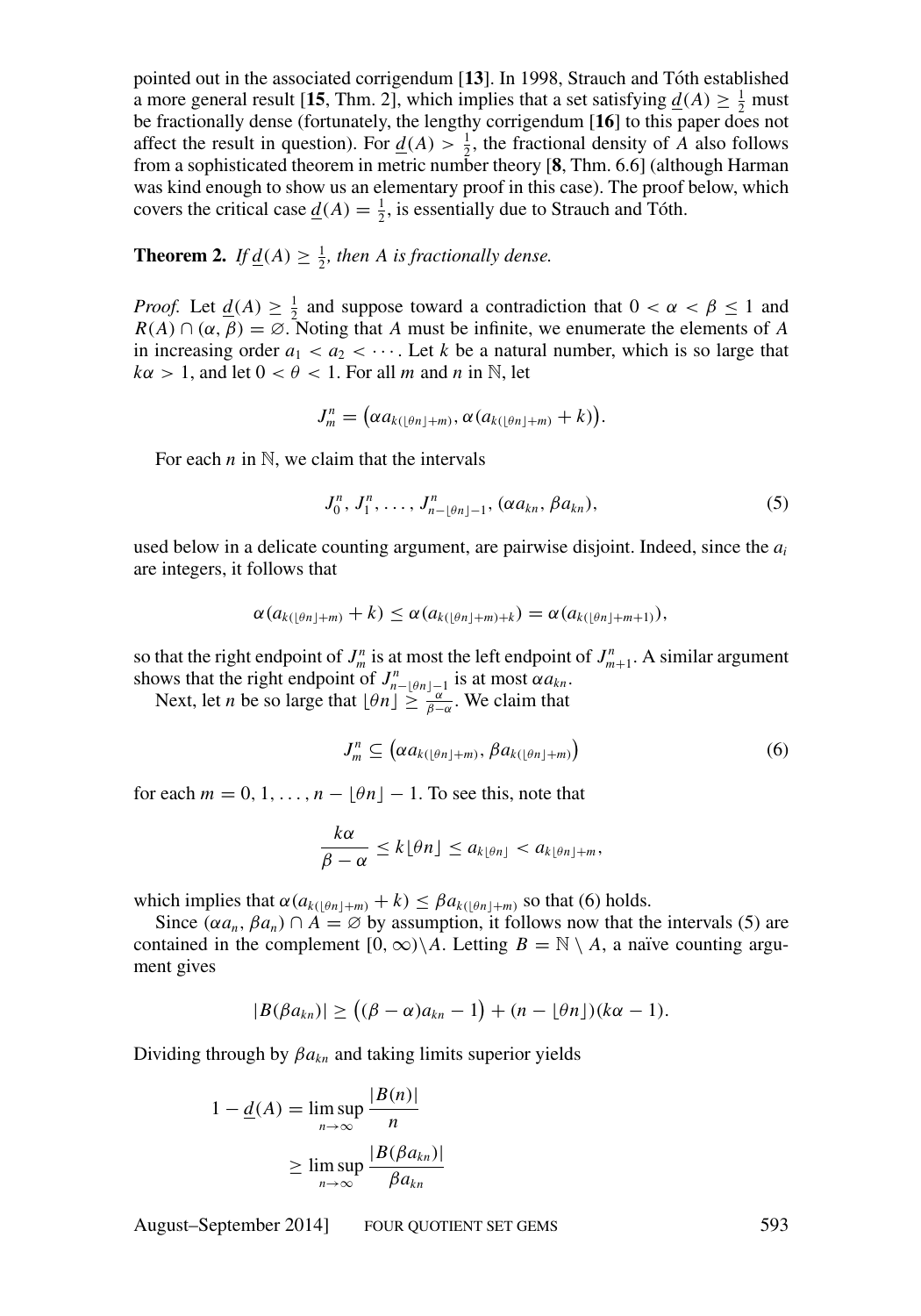$$
\geq \limsup_{n \to \infty} \left( \frac{(\beta - \alpha)a_{kn} - 1}{\beta a_{kn}} + \frac{(n - \lfloor \theta n \rfloor)(k\alpha - 1)}{\beta a_{kn}} \right)
$$
  
\n
$$
\geq \frac{\beta - \alpha}{\beta} + \liminf_{n \to \infty} \frac{(n - \lfloor \theta n \rfloor)(k\alpha - 1)}{\beta a_{kn}}
$$
  
\n
$$
\geq 1 - \frac{\alpha}{\beta} + (1 - \theta) \liminf_{n \to \infty} \frac{\alpha k n - n}{\beta a_{kn}}
$$
  
\n
$$
\geq 1 - \frac{\alpha}{\beta} + (1 - \theta) \left( \frac{\alpha}{\beta} \liminf_{n \to \infty} \frac{k n}{a_{kn}} - \frac{1}{\beta k} \limsup_{n \to \infty} \frac{k n}{a_{kn}} \right)
$$
  
\n
$$
\geq 1 - \frac{\alpha}{\beta} + (1 - \theta) \left( \frac{\alpha}{\beta} \underline{d}(A) - \frac{1}{\beta k} \right).
$$

Taking the limit as  $\theta \to 0$  and  $k \to \infty$  and rearranging gives

$$
\left(1 + \frac{\alpha}{\beta}\right) \underline{d}(A) \le \frac{\alpha}{\beta}.\tag{7}
$$

П

If  $\underline{d}(A) \ge \frac{1}{2}$ , then the preceding inequality implies that  $\beta \le \alpha$ , a contradiction.

The astute reader will note that we have actually shown that if  $(\alpha, \beta) \cap R(A) = \emptyset$ , then [\(7\)](#page-3-2) must hold. In fact, with only a little more work, we can show that

$$
\underline{d}(A) \leq \frac{\alpha}{\beta} \min \left\{ \overline{d}(A), 1 - \overline{d}(A) \right\}
$$

and  $\overline{d}(A) \leq 1 - (\beta - \alpha)$ , where

$$
\overline{d}(A) = \limsup_{n \to \infty} \frac{|A(n)|}{n}
$$

denotes the *upper asymptotic density* of *A* [**[15](#page-8-7)**, Thm. 2]. Moreover, it is also known that  $d(A) + \overline{d}(A) \ge 1$  implies that *A* is fractionally dense [[15](#page-8-7), p. 71].

**PARTITIONS OF** N. Clearly, N itself is fractionally dense since  $R(N) = \mathbb{O} \cap$  $(0, \infty)$ , the set of positive rational numbers. An interesting question now presents itself. If  $\mathbb N$  is partitioned into a finite number of disjoint subsets, does one of these subsets have to be fractionally dense? The following result gives a complete answer to this problem.

**Gem 3.** *We can partition* N *into three sets, each of which is not fractionally dense. However, such a partition is impossible using only two sets.*

This gem is due to Bukor, Salát, and Tóth [[2](#page-8-8)]. These three, along with P. Erdős, later generalized the second statement by showing that if the set *A* is presented as an increasing sequence  $a_1 < a_2 < \cdots$  satisfying  $\lim_{n \to \infty} a_{n+1}/a_n = 1$ , then for each  $B \subseteq A$ , either *B* or  $A \setminus B$  is fractionally dense [[1](#page-8-13)].

The proof of our third gem is contained in the following two results.

**Proposition 3.** *There exist disjoint sets A, B, C*  $\subset$  N*, none of which are fractionally dense, such that*  $\mathbb{N} = A \cup B \cup C$ .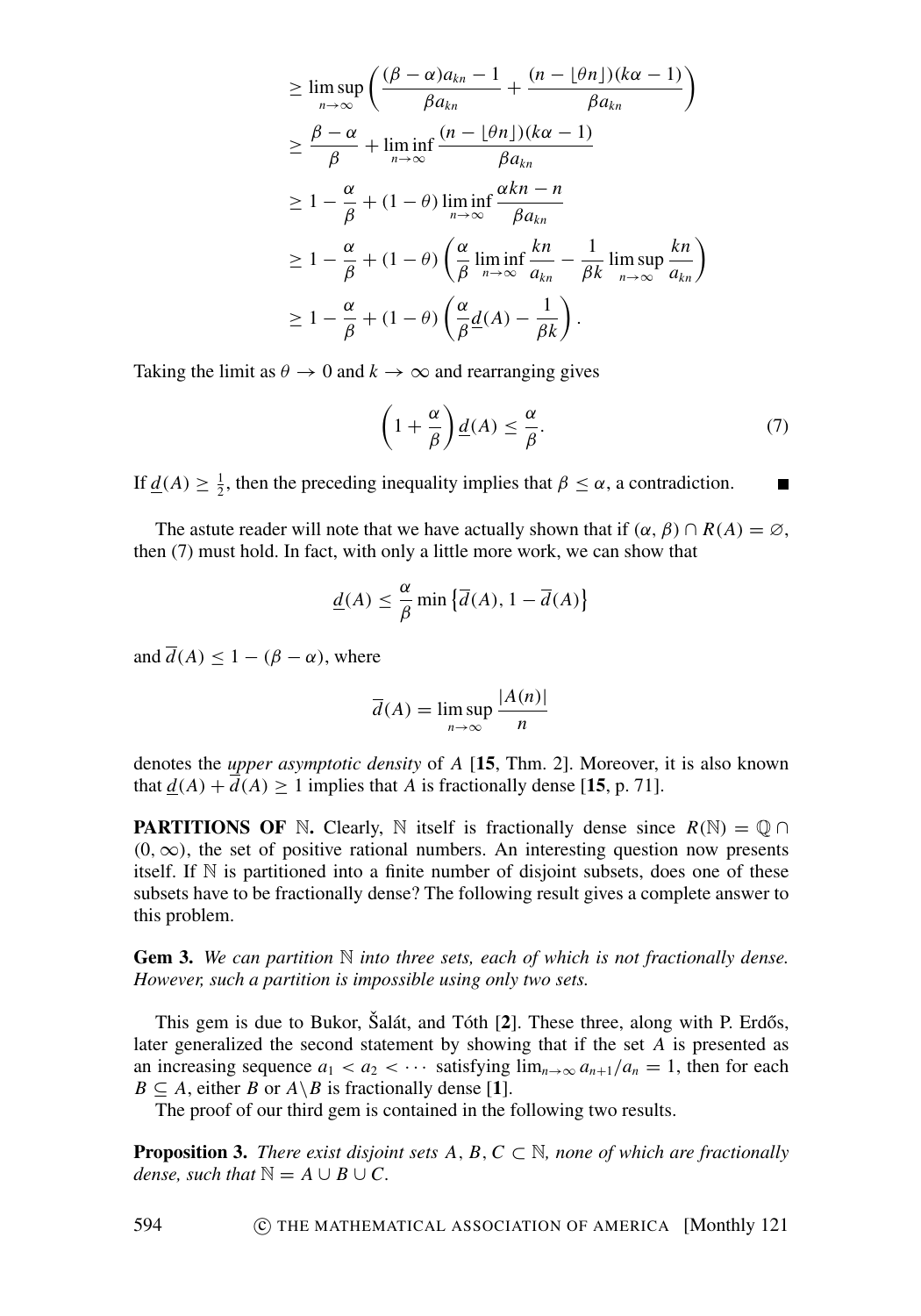$$
A = \bigcup_{k=0}^{\infty} \left[ 5^k, 2 \cdot 5^k \right) \cap \mathbb{N},
$$
  

$$
B = \bigcup_{k=0}^{\infty} \left[ 2 \cdot 5^k, 3 \cdot 5^k \right) \cap \mathbb{N},
$$
  

$$
C = \bigcup_{k=0}^{\infty} \left[ 3 \cdot 5^k, 5 \cdot 5^k \right) \cap \mathbb{N},
$$

and

so that *A*, *B*, and *C* consist of those natural numbers whose base-5 expansions begin, respectively, with 1, with 2, and with 3 or 4. We consider only *C* here, for the remaining two cases are similar (in fact, the set *A* is already covered by Proposition [1\)](#page-1-3). Observe that each quotient of elements of *C* is contained in an interval of the form  $I_\ell = \left(\frac{3}{5}5^\ell, \frac{5}{3}5^\ell\right)$  for some integer  $\ell$ . If  $j < k$ , then every element of  $I_j$  is strictly less than every element of  $I_k$ , since  $\frac{5}{3} \cdot 5^j < \frac{3}{5} \cdot 5^k$  holds if and only if  $\frac{25}{9} < 5^{k-j}$ . Thus,  $R(C) \cap \left[\frac{5}{3}5^{\ell}, \frac{3}{5}5^{\ell+1}\right] = \emptyset$  for any integer  $\ell$ .  $\blacksquare$ 

<span id="page-5-1"></span>**Theorem 4.** *If A and B are disjoint sets such that*  $\mathbb{N} = A \cup B$ *, then at least one of A*, *B is fractionally dense.*

*Proof.* Without loss of generality, we may assume that both *A* and *B* are infinite. Suppose, toward a contradiction, that neither *A* nor *B* is fractionally dense. Thus, there exists  $\alpha$ ,  $\beta > 1$ , and  $\epsilon > 0$  such that  $(\alpha - \epsilon, \alpha + \epsilon) \cap R(A)$  and  $(\beta - \epsilon, \beta + \epsilon) \cap R(B)$ are both empty. Now, let  $n_0 \in \mathbb{N}$  be such that

$$
\frac{1+\alpha+\beta+2\alpha\beta}{n_0}<\epsilon.
$$

Since *A* and *B* are both infinite, there exists  $n > \alpha \beta (n_0 + 1)$  such that  $n \in A$  and  $n + 1 \in B$ . If  $s = \lfloor \frac{n}{\alpha \beta} \rfloor - 1$  belongs to *A*, then setting  $t = \lfloor \alpha s \rfloor$  yields

<span id="page-5-0"></span>
$$
\left|\frac{t}{s} - \alpha\right| = \left|\frac{\lfloor \alpha s \rfloor - \alpha s}{s}\right| < \frac{1}{s} \le \frac{1}{n_0} < \epsilon. \tag{8}
$$

Since  $(\alpha - \epsilon, \alpha + \epsilon) \cap R(A) = \emptyset$ , we conclude that *t* belongs to *B*. Now, observe that

$$
\left|\frac{n+1}{t} - \beta\right| = \frac{n+1-\beta\lfloor \alpha s \rfloor}{t}
$$

$$
< \frac{n+1-\beta(\alpha s-1)}{t}
$$

$$
= \frac{1+\beta+\alpha\beta+n-\alpha\beta\lfloor \frac{n}{\alpha\beta} \rfloor}{t}
$$

$$
< \frac{1+\beta+2\alpha\beta}{t}
$$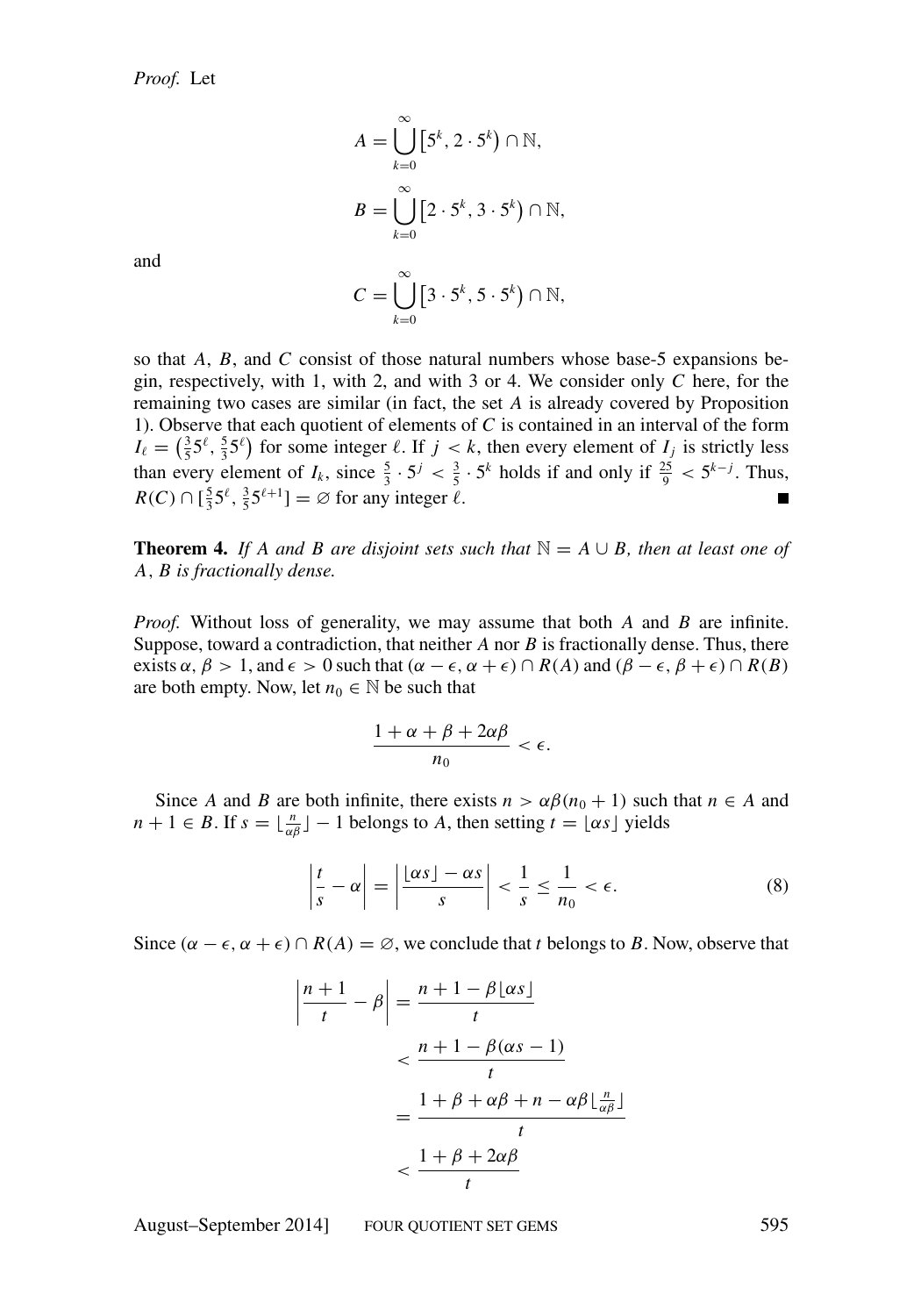$$
\leq \frac{1+\beta+2\alpha\beta}{n_0} < \epsilon.
$$

Hence,  $\frac{n+1}{t}$  belongs to  $(\beta - \epsilon, \beta + \epsilon) \cap R(B)$ , which is a contradiction. Therefore, it must be the case that *s* belongs to *B*.

Assuming now that  $s = \lfloor \frac{n}{\alpha \beta} \rfloor - 1$  belongs to *B*, we now let  $t = \lfloor \beta s \rfloor$ . Proceeding as in [\(8\)](#page-5-0), we can show that  $|\frac{t}{s} - \beta| < \epsilon$  and hence that *t* belongs to *A*. Moreover,

$$
\left|\frac{n}{t} - \alpha\right| = \left|\frac{n - \alpha \lfloor \beta s \rfloor}{t}\right|
$$
  

$$
< \frac{n - \alpha(\beta s - 1)}{t}
$$
  

$$
= \frac{\alpha + n - \alpha \beta s}{t}
$$
  

$$
= \frac{\alpha + n - \alpha \beta (\lfloor \frac{n}{\alpha \beta} \rfloor - 1)}{t}
$$
  

$$
= \frac{\alpha + \alpha \beta + (n - \alpha \beta \lfloor \frac{n}{\alpha \beta} \rfloor)}{t}
$$
  

$$
< \frac{\alpha + 2\alpha \beta}{n_0}
$$
  

$$
< \epsilon.
$$

Thus,  $\frac{n}{t}$  belongs to  $(\alpha - \epsilon, \alpha + \epsilon) \cap R(A)$ , a contradiction which implies that *s* belongs to neither *A* nor *B*, an absurdity, since  $\mathbb{N} = A \cup B$ .

Although we might be tempted to postulate a relationship between Theorems [2](#page-3-3) and [4,](#page-5-1) lower asymptotic density has no bearing on the preceding result, since it is possible to partition N into two subsets both having lower asymptotic density zero.

**Proposition 5.** *There exist disjoint sets A, B*  $\subset$  N *such that*  $\mathbb{N} = A \cup B$ *, d(A)* =  $d(B) = 0$ *, and*  $\overline{d}(A) = \overline{d}(B) = 1$ *.* 

*Proof.* We require the Stolz–Cesàro Theorem [[6](#page-8-14)], which tells us that if  $x_n$  and  $y_n$  are two increasing and unbounded sequences of real numbers, then

$$
\lim_{n \to \infty} \frac{x_{n+1} - x_n}{y_{n+1} - y_n} = L \quad \Longrightarrow \quad \lim_{n \to \infty} \frac{x_n}{y_n} = L.
$$

Now put the first 1! natural numbers into *A*, then the next 2! into *B*, the next 3! into *A*, and so forth, yielding the sets

$$
A = \{1, 4, 5, 6, 7, 8, 9, 34, \ldots\}, \quad B = \{2, 3, 10, 11, 12, \ldots, 32, 33, 154, 155, \ldots\}.
$$

By construction,  $A \cap B = \emptyset$  and  $\mathbb{N} = A \cup B$ . Let  $x_n = \sum_{k=1}^{2n-1} k!$  and  $y_n = \sum_{k=1}^{2n} k!$ , observing that  $|A(x_n)| = |A(y_n)| = \sum_{k=1}^n (2k-1)!$ . Since

$$
\frac{|A(y_{n+1})| - |A(y_n)|}{y_{n+1} - y_n} = \frac{(2n+1)!}{(2n+2)! + (2n+1)!} = \frac{1}{2n+3} \to 0
$$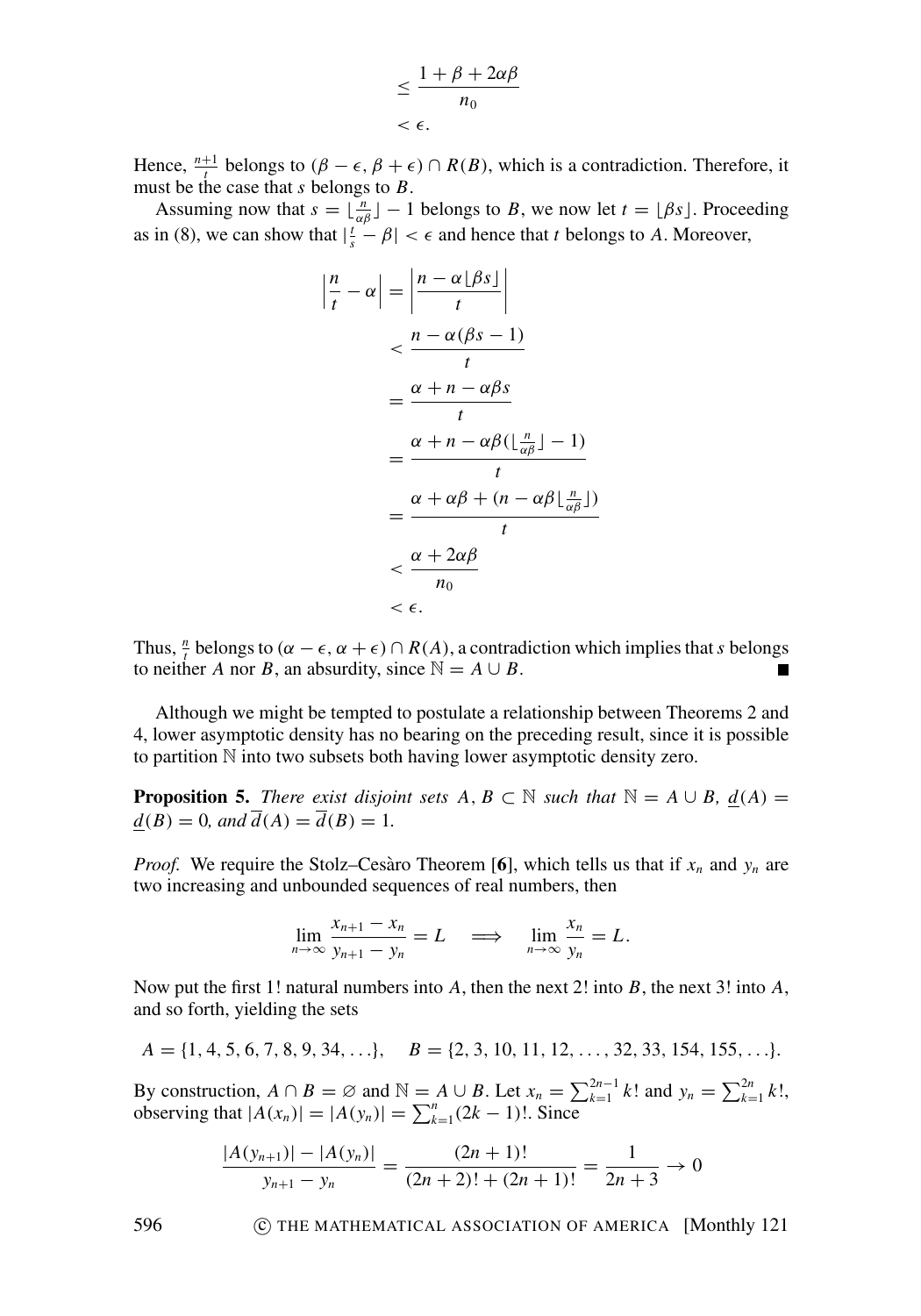and

$$
\frac{|A(x_{n+1})| - |A(x_n)|}{x_{n+1} - x_n} = \frac{(2n+1)!}{(2n+1)! + (2n)!} = \frac{1}{1 + \frac{1}{2n+1}} \to 1,
$$

it follows from the Stolz–Cesaro Theorem that  $\underline{d}(A) = 0$  and  $\overline{d}(A) = 1$ . An analogous argument using  $x_n = \sum_{k=1}^{2n} k!$  and  $y_n = \sum_{k=1}^{2n+1} k!$  now reveals that  $\underline{d}(B) = 0$  and  $\overline{d}(B) = 1$  as well.

**ARITHMETIC PROGRESSIONS.** Our final gem concerns arithmetic progressions of natural numbers. Recall that an *arithmetic progression* with common difference *b* and length *n* is a sequence of the form  $a, a + b, a + 2b, \ldots, a + (n - 1)b$ . Subsets of the natural numbers that contain arbitrarily long arithmetic progressions are often thought of as being "thick" or "dense" in some qualitative sense.

<span id="page-7-0"></span>**Gem 4.** *There exists a subset of* N *containing arbitrarily long arithmetic progressions that is not fractionally dense. On the other hand, there exists a fractionally dense set that has no arithmetic progressions of length*  $\geq$  3.

The first statement of Gem [4](#page-7-0) has already been proven. Indeed, Proposition [1](#page-1-3) produces sets that are not fractionally dense and that contain arbitrarily long blocks of consecutive natural numbers. We therefore need only produce a fractionally dense set having no arithmetic progressions of length three (see also [**[9](#page-8-3)**, Thm. 2]).

**Proposition 6.** *The set*  $A = \{2^j : j \ge 2\} \cup \{3^k : k \ge 2\}$  *is fractionally dense and contains no arithmetic progressions of length three.*

*Proof.* First, recall that Kronecker's approximation theorem [**[7](#page-8-15)**, Thm. 440] asserts that if  $\beta > 0$  is irrational,  $\alpha \in \mathbb{R}$ , and  $\delta > 0$ , then there exist *n*,  $m \in \mathbb{N}$  such that  $|n\beta \alpha - m < \delta$ . Let  $\xi, \epsilon > 0$  and note that  $\beta = \log_2 3 > 0$  is irrational. By the continuity of  $f(x) = 2^x$  at  $\log_2 \xi$ , there exists  $\delta > 0$  such that

<span id="page-7-1"></span>
$$
|\log_2 x - \log_2 \xi| < \delta \quad \implies \quad |x - \xi| < \epsilon. \tag{9}
$$

Kronecker's theorem with  $\beta = \log_2 3$  and  $\alpha = \log_2 \xi$  now yields  $n, m \in \mathbb{N}$  so that

$$
\left|\log_2\left(\frac{3^n}{2^m}\right)-\log_2\xi\right| = |n\log_23 - \log_2\xi - m| < \delta.
$$

In light of [\(9\)](#page-7-1), it follows that  $|3^n/2^m - \xi| < \epsilon$ , whence *A* is fractionally dense.

We now show that *A* contains no arithmetic progressions of length three. Assume, toward a contradiction, that such an arithmetic progression exists. By the definition of *A*, the first term in this progression is either a power of 2 or a power of 3. We consider both cases separately, letting *b* denote the common difference in each progression.

**Case 1.** Suppose that  $2^j$ ,  $2^j + b$ , and  $2^j + 2b$  belong to *A*. Since  $2^j + 2b$  is even and belongs to A, it must be of the form  $2^k$  for some  $k > j$ , whence  $b = 2^{k-1} - 2^{j-1}$  is even since  $j \ge 2$ . Thus,  $2^{j} + b$  must also be of the form  $2^{\ell}$  for some  $\ell > j$  so that

$$
2^{\ell} = 2^{j} + b = 2^{j} + (2^{k-1} - 2^{j-1}) = 2^{j-1}(2^{k-j} + 1).
$$

Upon dividing the preceding by  $2^{j-1}$  we obtain a contradiction.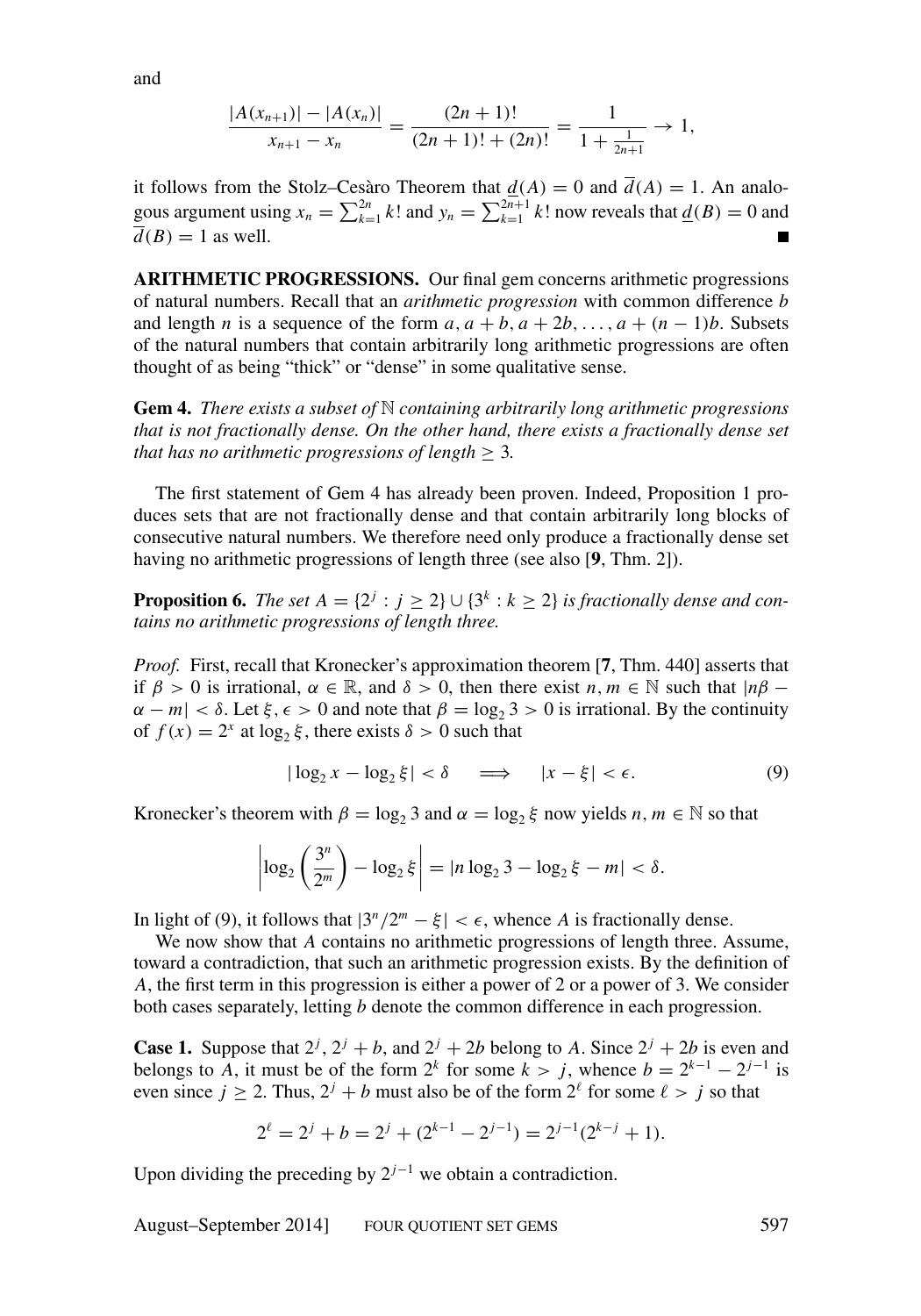**Case 2.** Now suppose that  $3^j$ ,  $3^j + b$ ,  $3^j + 2b$  is an arithmetic progression in *A* of length three that begins with  $3^j$ . In this case,  $3^j + 2b$  is odd and hence must be of the form  $3^k$  for some  $k > j$ . Therefore,

$$
b = \frac{3^k - 3^j}{2} = 3^j \frac{(3^{k-j} - 1)}{2},
$$

so that the second term  $3^{j} + b$  in our progression is divisible by  $3^{j}$ . Thus,  $3^{j} + b = 3^{l}$ for some  $\ell > j$ , from which it follows that

$$
3^{\ell} = 3^j + b = 3^j + 3^j \frac{(3^{k-j} - 1)}{2}.
$$

Since this implies that  $2 \cdot 3^{l-j} = 2 + (3^{k-j} - 1)$ , which is inconsistent modulo 3, we conclude that *A* has no arithmetic progressions of length three.

**ACKNOWLEDGMENT.** Partially supported by National Science Foundation Grant DMS-1001614.

## REFERENCES

- <span id="page-8-13"></span>1. J. Bukor, P. Erdős, T. Šalát, J. T. Tóth, Remarks on the  $(R)$ -density of sets of numbers, II, *Math. Slovaca* **47** (1997) 517–256.
- <span id="page-8-8"></span>2. J. Bukor, T. Šalát, J. T. Tóth, Remarks on R-density of sets of numbers, *Tatra Mt. Math. Publ.* **11** (1997) 159–165.
- <span id="page-8-0"></span>3. J. Bukor, J. T. Toth, On accumulation points of ratio sets of positive integers, ´ *Amer. Math. Monthly* **103** (1996) 502–504.
- <span id="page-8-1"></span>4. S. R. Garcia, Quotients of Gaussian primes, *Amer. Math. Monthly* **120** (2013) 851–853.
- <span id="page-8-2"></span>5. S. R. Garcia, V. Selhorst-Jones, D. E. Poore, N. Simon, Quotient sets and Diophantine equations, *Amer. Math. Monthly* **118** (2011) 704–711.
- <span id="page-8-14"></span>6. R. Gelca, T. Andreescu, *Putnam and Beyond.* Springer, New York, 2007.
- <span id="page-8-15"></span>7. G. H. Hardy, E. M. Wright, *An Introduction to the Theory of Numbers.* Sixth edition. Oxford University Press, Oxford, 2008.
- <span id="page-8-9"></span>8. G. Harman, *Metric Number Theory.* London Mathematical Society Monographs. New Series. Vol. 18. Clarendon Press Oxford University Press, New York, 1998.
- <span id="page-8-3"></span>9. S. Hedman, D. Rose, Light subsets of N with dense quotient sets, *Amer. Math. Monthly* **116** (2009) 635–641.
- <span id="page-8-4"></span>10. D. Hobby, D. M. Silberger, Quotients of primes, *Amer. Math. Monthly* **100** (1993) 50–52.
- <span id="page-8-5"></span>11. A. Nowicki, Editor's endnotes, *Amer. Math. Monthly* **117** (2010) 755–756.
- <span id="page-8-10"></span>12. T. Sal ˇ at, On ratio sets of sets of natural numbers, ´ *Acta Arith.* **15** (1969) 273–278.
- <span id="page-8-11"></span>13. , Corrigendum to the paper "On ratio sets of sets of natural numbers," *Acta Arith.* **16** (1970) 103.
- <span id="page-8-6"></span>14. P. Starni, Answer to two questions concerning quotients of primes, *Amer. Math. Monthly* **102** (1995) 347–349.
- <span id="page-8-7"></span>15. O. Strauch, J. T. Tóth, Asymptotic density of  $A \subset \mathbb{N}$  and density of the ratio set  $R(A)$ , *Acta Arith.* **87** (1998) 67–78.
- <span id="page-8-12"></span>16. , Corrigendum to Theorem 5 of the paper: "Asymptotic density of *A* ⊂ N and density of the ratio set *R*(*A*)," *Acta Arith.* **103** (2002) 191–200.

**BRYAN BROWN** is a junior at Pomona College majoring in mathematics and minoring in computer science. *bryanbrown740@gmail.com*

**MICHAEL DAIRYKO** graduated from Pomona College in 2013 with a degree in mathematics and is currently a Ph.D. student at Iowa State University. He hopes to become a professor at a small liberal arts college where the climate is warm. When not "mathing," he enjoys the outdoors, socializing with friends, and playing water polo.

*Department of Mathematics, Iowa State University, 396 Carver Hall, Ames, IA 50011 mdairyko@iastate.edu*